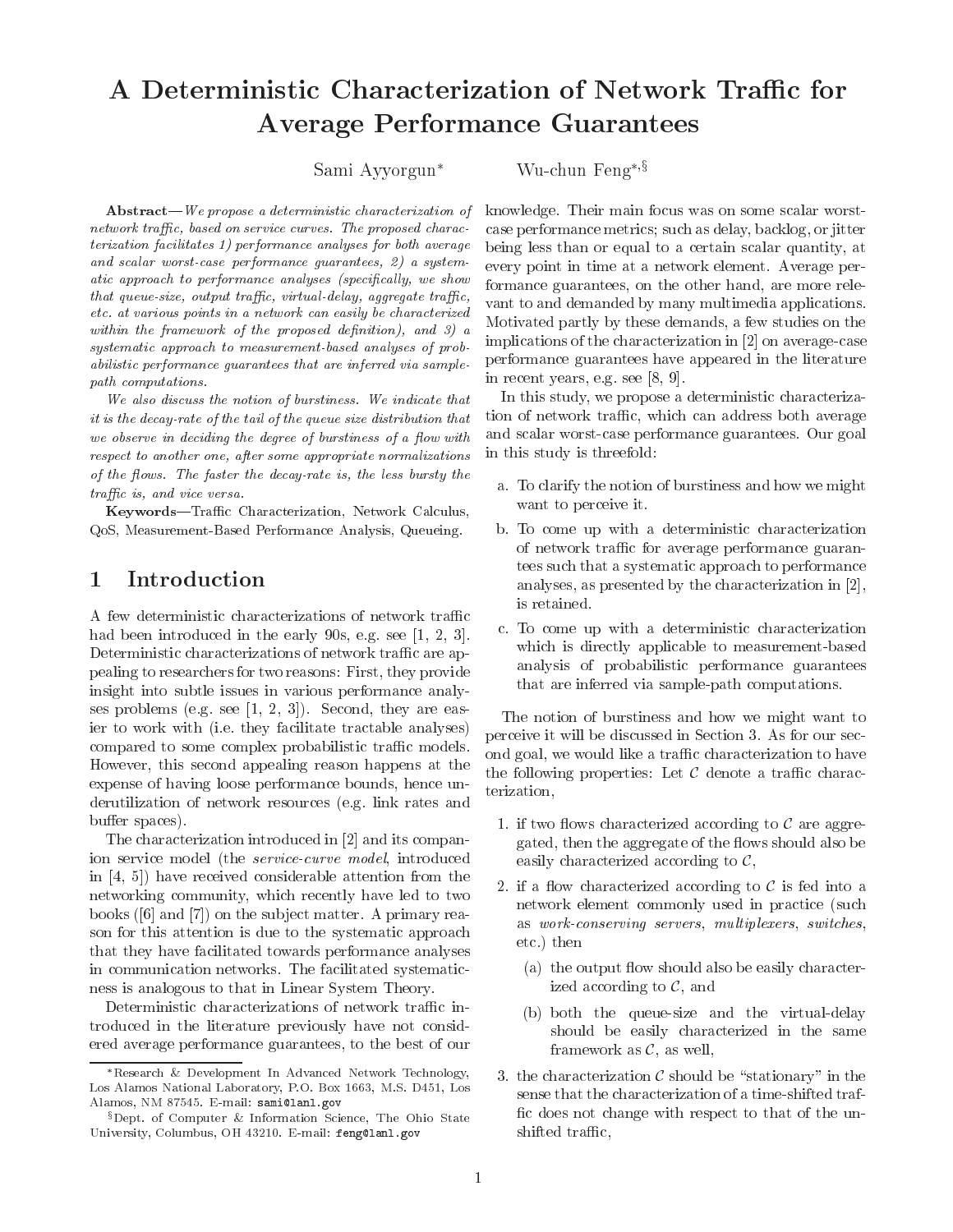- $\sigma$  and characterization of a cordinate to  $\sigma$ be measurable and be easily measured,
- 5. the characterization C should allow a regulation of an arbitrary traffic to comply with some given specis a cording to  $\mathbf{G}$  . Finally, the cordinate  $\mathbf{G}$
- $\mathcal{L}$  . The characterization C showledge the behavior capture the behavior  $\mathcal{L}(\mathcal{H})$ of traffic in real networks as closely as possible, without sacricing neither the tractability nor the reality.

In this study, we show that the proposed characterization satisfies properties 1 through 4 above; our research is ongoing for the rest of the properties. The first five properties facilitate a systematic approach to performance analyses in communication networks.

As for our third goal, we would like the traffic characterization that we come up with be such that we would be able to view both the characterization itself and its implications towards performance guarantees, from the standpoint of relative frequency interpretation of probability. The characterization that we propose has this aspect inherently.

The rest of the paper is organized as follows: Section 2 provides a background. Section 3 discusses the notion of burstiness and how we might want to perceive it. Section 4 introduces the proposed new traffic characterization. Sections 4.1 and 4.2 show the implications of the new characterization, by itself and over a single network element, respectively. Section 4.3 clarifies the performance guarantees according to the new characterization, over a tandem of network elements. Section 4.4 gives the average performance guarantees. Section 4.5 shows the stationarity of the new characterization. Section 4.6 discusses the measurability of the proposed characterization. Section 5 gives a few remarks about the new characterization. Finally, Section 6 concludes the study.

## 2 Background

We adopt a discrete-time formulation for simplicity. Time is slotted into fixed-length intervals and marked by the integers. The unit of transmission for communication is referred to as a *packet*, in this study. A *flow* is a non-decreasing function defined from the integers to the non-negative integers. The value  $R(n)$  of a flow R at time n denotes the total number of packets, which belong to a stream of packets, that pass through a cross-section of a communication link by time  $n$  (inclusive). The rate  $r$ of a flow  $R$  is defined as

$$
r(n) \triangleq R(n) - R(n-1) \quad \text{for all } n.
$$

A network element is an input-output device or a medium that accepts packets at its input and delivers them at its output. Packets are assumed to instantaneously arrive and depart at a network element, i.e. a whole packet can arrive instantaneously at some time k and later depart at time n where  $n \geq k$ . Note that a packet can depart in the same interval in which it has arrived; this is sometimes referred to as cut-through operation. A network element is said to be passive if it does not generate any packet internally. Network elements are assumed to be passive in this study, for simplicity. The capacity  $c(n)$  of a network element at time n is the total number of packets that it can serve at that time.

We denote the set of all the integers by  $\mathbb Z$  and the set of all the positive integers by  $\mathbb Z_+$ . Given a statement  $A$ which can be true or false, the notation [A] stands for 1 if A is true, and 0 otherwise.<sup>1</sup> Finally, all functions are assumed to be defined from the integers to the integers, unless otherwise noted from here on.

We utilize the following definitions in this study, which have been introduced in the literature previously (e.g. see  $[2, 5, 6, 7, 11]$  and the references therein).

**Definition 1** The min-+ convolution  $f \nabla g$  of any two functions f and g is defined  $as^2$ 

$$
(f\,\mathbf{\nabla}g)(n) = \min_{k \leq n} \{f(k) + g(n-k)\} \quad \text{for all } n.
$$

The convolution<sup>3</sup>  $f \nabla q$  is read as "f min-convolved" with  $g$ ".

**Definition 2** The min-+ deconvolution  $f \mathbf{\Sigma} g$  of any two functions  $f$  and  $g$  is defined as

$$
(f\,\mathbf{\Sigma}g)(n) = \max_{k \geqslant 0} \{f(n+k) - g(k)\} \quad \text{for all } n.
$$

The deconvolution  $f \Sigma g$  is read as "f min-deconvolved" with  $g$ ".

**Definition 3** The max-+ convolution  $f \triangle g$  of and two functions  $f$  and  $g$  is defined as

$$
(f \Delta g)(n) = \max_{k \leq n} \{ f(k) + g(n-k) \} \quad \text{for all } n.
$$

The convolution  $f \triangle g$  is read as "f max-convolved" with  $q$ ".

**Definition 4** The max-+ deconvolution  $f \mathbf{X} g$  of and two functions  $f$  and  $g$  is defined as

$$
(f \mathbf{A} g)(n) = \min_{k \geq 0} \{ f(n+k) - g(k) \} \quad \text{for all } n.
$$

The deconvolution  $f \overline{\mathbf{\Delta}} g$  is read as "f max-deconvolved with  $q$ ".

<sup>&</sup>lt;sup>1</sup>We have adopted this notation from [10].

<sup>&</sup>lt;sup>2</sup>There are two other variants of min- $+$  convolution, depending on how the subscript of the minimum is delimited in the definition; one for  $0 \leq k \leq n'$  and one for  $k \in \mathbb{Z}$ .

<sup>3</sup>One reason to choose this notation for min-+ convolution over some others, for example  $*\cdot$ , is that this choice of notation provides a better selection of notations for other related operators introduced in Definitions 2, 3, and 4 in a fitting manner. All of these operators are employed together in this study.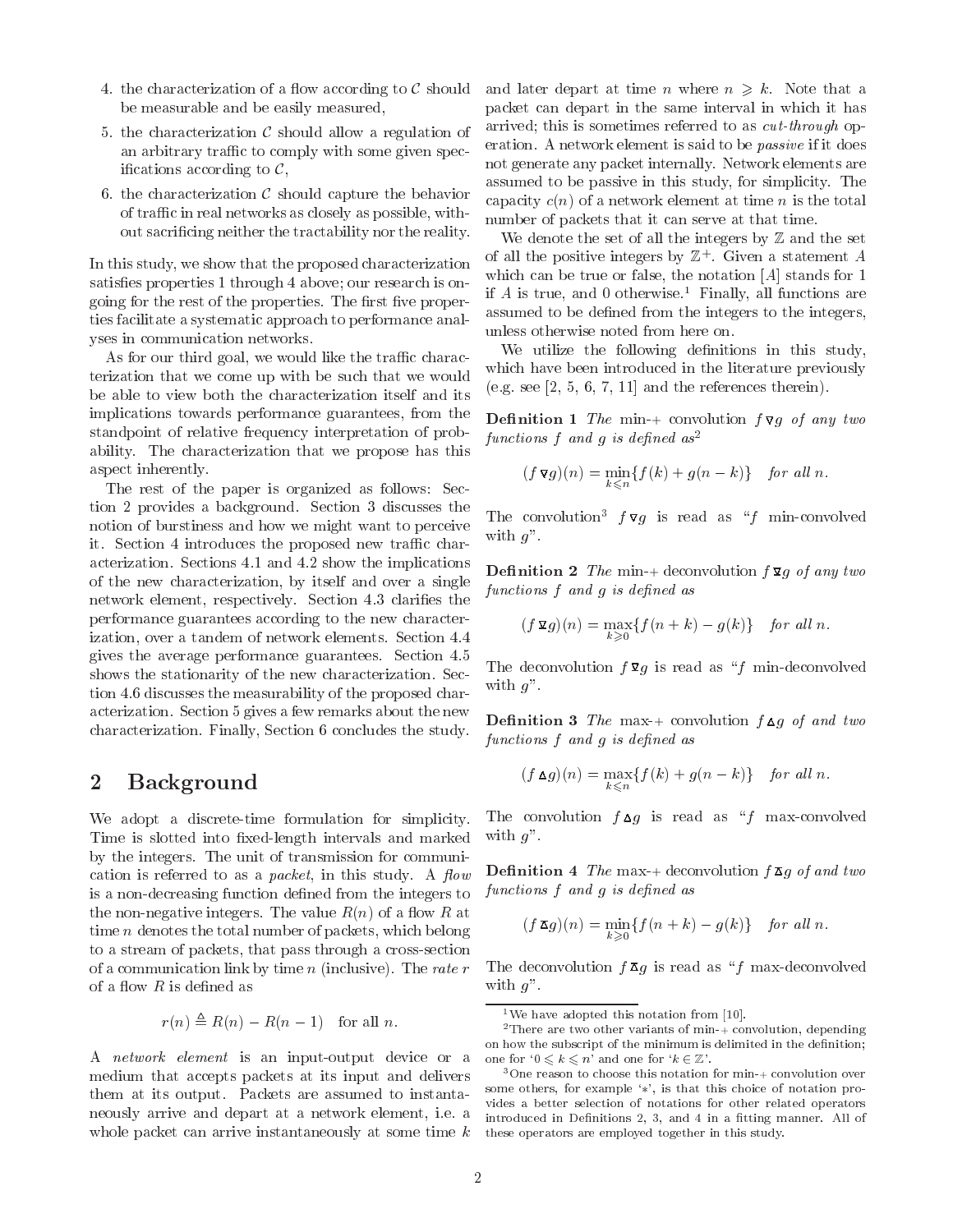**Definition 5** An S-server with service curve S is a network element that when  $f$ ed with an input  $f$ low  $R$ , the  $corresponding output flow G satisfies$ 

$$
G(n) \geqslant (R\nabla S)(n) \quad \text{for all } n,
$$

for any  $R$ . A service curve  $S$  is a non-decreasing function defined from the integers to the non-negative integers, that  $S(n)=0$  for all  $n \leq 0$ .

An S-server with equality is an S-server such that the inequality in Definition 5 becomes an equality.

An S-server with service curve S can be viewed as a generalization of a *work-conserving* server. Inis view then sider t becomes clear if we note that the output flow  $G$  of a workconserving server with input flow  $R$  and with a constant integer-capacity  $\rho$  is given<sup>5</sup> by

$$
G(n) = \min_{k \leq n} \{ R(k) + \rho \cdot (n - k) \} \text{ for all } n,
$$

which can also be equivalently represented as

$$
G(n) = (R\nabla S)(n) \text{ for all } n,
$$

where  $S(n) = \max\{0, \rho \cdot n\}$ . In other words, the workconserving server in this case is an S-server with equality with service curve  $S(n) = \max\{0, \rho \cdot n\}.$ 

Various applications of service curves, such as multimedia smoothing, in current data networks can be followed in [7].

The burstiness of an arrival process has, roughly, to do with the proximity of arrival instances to each other and instance to another. A traffic characterization with respect to the burstiness of a traffic tries to restrict these  $\# of$ <br>two aspects of variations in arrivals in a combined fact *packets* two aspects of variations in arrivals, in a combined fashion so that some provable bounds on a specied set of performance metrics of interest could be given with ease.

A key point in coming up with a traffic characterization with utility is to have a focus on some performance metrics of interest. This often implies that one would need to base his/her perception of burstiness of a traffic on the behavior that the traffic induces on a network element, such a network element is typically a variant of a  $\# of$ work-conserving server.

A good example to this perception which is squarely placed at the heart of the definition is the  $(\sigma, \rho)$  model which has led to the concept of arrival curves in the general case [2]. A flow R is said to be  $(\sigma, \rho)$  constrained if it satisfies the following condition

 $R(n + k) - R(k) \leq \sigma + \rho \cdot n \quad \forall k$  and non-negative n.

If a  $(\sigma, \rho)$  constrained flow R is fed into a work-conserving server with constant rate  $\rho$ , it is not difficult to show that the backlog  $Q(n)$  at any time n is upper bounded by  $\sigma$ . A similar statement can also be given for a flow conforming to an arrival curve.

We also base our perception of burstiness of a flow on the behavior that it induces on a network element, specifically on the queue-size behavior, as explained in the following section.

## 3.1 Burstiness via Level-crossing

Consider the rate  $r$  of a given a flow  $R$ . Let us trim  $r$  at a certain level  $\sigma$  as given below where the trimmed rate function is denoted by  $r_1$ ,

$$
r_1(n) \triangleq \min\{r(n), \sigma\} \quad \text{for all } n.
$$

Let us also consider the part of the rate function which has been trimmed off, i.e.

$$
r_2(n) \triangleq r(n) - r_1(n) \quad \text{for all } n.
$$

An example for  $r$ ,  $r_1$ , and  $r_2$  can be viewed in Figure 1 where time-slots are drawn very closely to each other for convenience.



Figure 1: Given a rate function  $r(n)$  and a trimoff level  $\sigma$ , the trimmed rate function  $r_1(n)$  and the trimmed-off rate function  $r_2(n)$ .

 $A^4$ A network element is said to be *work-conserving* if it serves packets at full capacity whenever it has packets to serve, unconditionally of any other criteria.

 $5$ This is often referred to as Reich's result [12].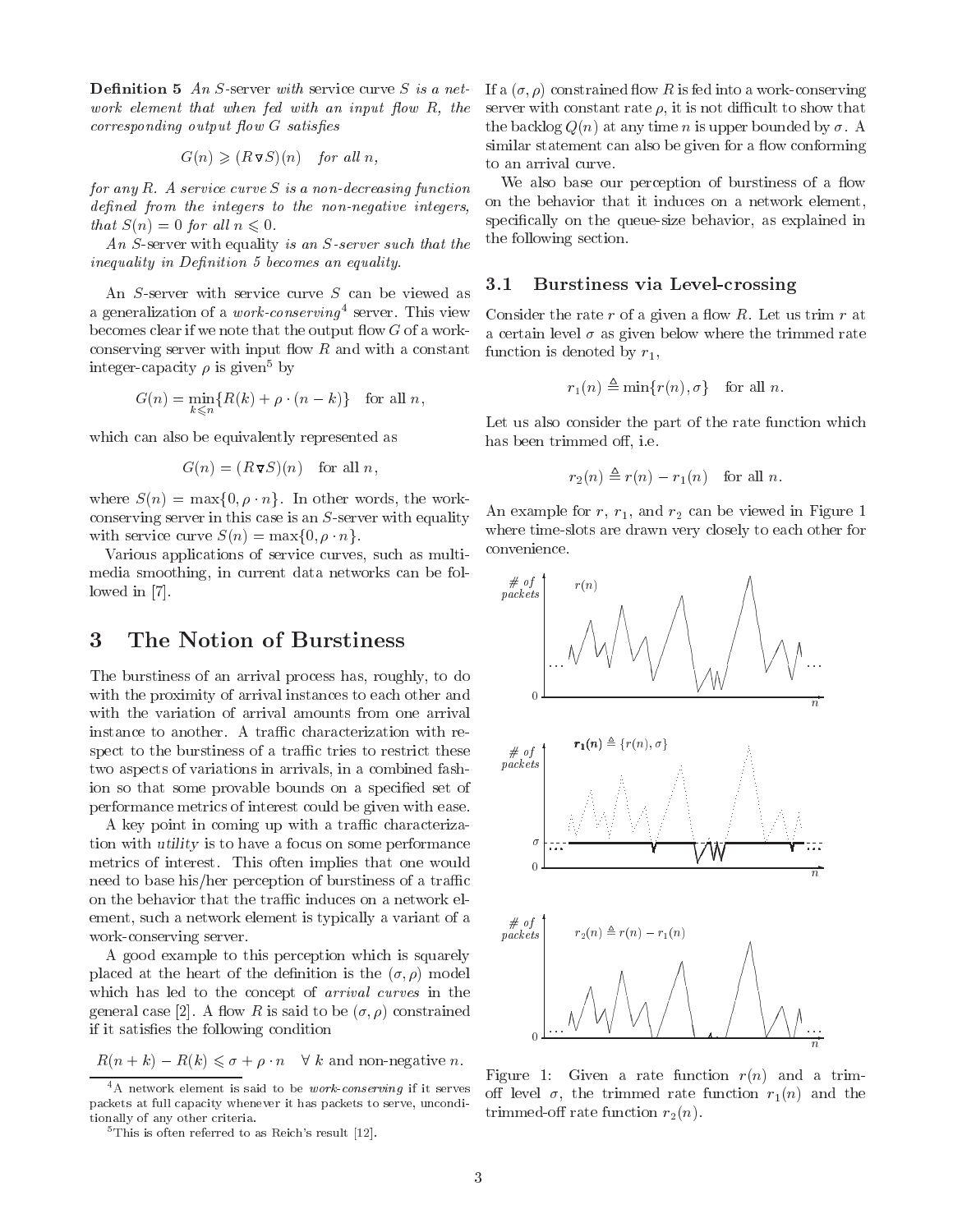Vaguely, we tend to perceive for some values of  $\sigma$  that  $r_1$  is at most as bursty as r while  $r_2$  is at least as bursty as r.

We can put the vague statement above more precisely as follows: Multiply both  $r_1$  and  $r_2$  by some constants  $a_1$  and  $a_2$ , respectively, such that the rate functions  $|a_1 \cdot r_1(n)|$  and  $[a_2 \cdot r_2(n)]$  have the same longterm average rates as  $r(n)$  has. Feed  $r(n)$ ,  $|a_1 \cdot r_1(n)|$ , and  $[a_2 \cdot r_2(n)]$  into identical network elements with labels  $0, 1$ , and  $2$ , respectively, where the average rate  $4$ that each network element serves its packets is greater than that of its input. We would then observe for some trim-off values  $\sigma$  that the queue-size behavior in network element 1 is "less erratic" than that of element  $0$  while the queue-size behavior in network element 2 is "more erratic" than that of element 0, when we consider the entire duration of observations.

The statement in the last paragraph, i.e. the one given by the last sentence above, is still vague. What we precisely mean by this vague statement can be put as follows: Select a rate function  $r$  from a random sample space. For each selection of r; feed r,  $|a_1 \cdot r_1(n)|$ , and  $[a_2 \cdot r_2(n)]$ into network elements 0, 1, and 2, respectively, where the rate functions and the network elements are as explained in the previous paragraph. Observe the queue-size distributions in each network element. For some trim-o values  $\sigma$ , the decay-rate of the tail of the queue-size distribution (i.e. the complementary cumulative distribution function of the queue-size) in network element 1 is faster than that of network element 0 beyond a certain queue-size value, while it is slower in network element 2 than that of network element 0 again beyond a certain queue-size value.

Thus, it is the decay-rate of the tail of the queue-size distribution that we observe in deciding the degree of burstiness of a flow with respect to another one, after some appropriate normalizations of the flows as indicated earlier. The faster the decay-rate is, the less bursty the traffic is, and vice versa.

In summary, we decide the degree of burstiness of a traffic source A with respect to another one B, from the perspective of a network element of interest. We do this as follows: Normalize the sources such that the average rate of traffic coming out of source  $A$  is equal to that of source  $B$ . Feed the traffic generated by each normalized source A and B into identical network elements labeled 1 and 2 respectively, where the average rate that each network element serves its packets is greater than that of its input. Observe the queue-size distribution in each network elements 1 and 2. If there exists a queue-size level  $\sigma_0$  beyond which the decay-rate of the tail of the queue-size distribution in network element 1 is smaller (i.e. slower) than that of network element 2, then we say that source A is more bursty than source  $B$ , and vice versa.

Returning to the trimming of rate function  $r$ , we might want to lower- and/or upper- bound the rate of the over-

shoot of r above each trim-off level  $\sigma$ , in an attempt to restrict its burstiness, in light of the above discussions.

However, recalling our perception of burstiness of a flow via the queue-size behavior that it induces on a network element, we should actually lower- and/or upperbound the rate of overshoot of not  $r$  but rather the queuesize itself directly. With this view, we propose a new traffic characterization in the following section.

## A New Traffic Characterization

Motivated by the discussions in Section 3, we propose the following deterministic characterization of traffic.

**Definition 6** A flow R is said to be bursty with service curve S and level-crossing function  $U(\sigma, n)$ , and denoted as R  $(8, 9, 7)$ , if the following inequality holds for all  $\alpha$ , if  $\alpha$ positive n, and  $\sigma$ 

$$
\frac{1}{n} \sum_{k < i \le n+k} \left[ R(i) - R(j) > S(i-j) + \sigma, \quad \text{for some } j < i \right] \le U(\sigma, n) \tag{1}
$$

where  $U(\sigma, n)$  is defined from  $\mathbb{Z} \times \mathbb{Z}^+$  to the non-negative real numbers.

We assume without loss of generality that the following properties hold for any level-crossing function  $U(\sigma, n)$ :

- 1.  $U(\sigma, n)$  is non-increasing in  $\sigma$ , as the quantity corresponding to a  $\sigma$  on the left-hand-side of inequality (1) is non-increasing with  $\sigma$ .
- 2.  $U(\sigma, n) \leq 1$  for any  $\sigma$  and positive n. We assume for mathematical convenience that  $U(\sigma, n) = 1$  for all negative  $\sigma$  and for any positive n.<br>3.  $\lim_{\sigma \to \infty} U(\sigma, n) = 0$  for any positive n (this is cer-
- tainly the case if flow  $R$  is bounded, which we can assume without loss of generality for almost all practical purposes).

In the rest of this section, we examine some of the properties/implications of Definition 6. Specifically, we show that it satisfies properties  $1$  through  $4$  of a traffic characterization that we have sought to have as stated in the introduction. The proofs of the theorems and corollaries can be found in [13].

## 4.1 Implications on Aggregate Flows and Average Rate

We first show that the traffic characterization provided by Definition 6 satisfies property 1. This is given by the following theorem.

 $\sum_{i=1}^{\infty}$   $\sum_{i=1}^{\infty}$   $\sum_{i=1}^{\infty}$   $\sum_{i=1}^{\infty}$   $\sum_{i=1}^{\infty}$   $\sum_{i=1}^{\infty}$   $\sum_{i=1}^{\infty}$   $\sum_{i=1}^{\infty}$  $\mathbb{P}^{2}$  (S2), f2), the aggregate aggregate  $\mathcal{Y}$  is burst with  $\mathcal{Y}$  and  $\mathcal{Y}$  is burst with  $\mathcal{Y}$ service curve  $S_1 + S_2$  and level-crossing function  $U_1 \nabla U_2$ where the convolution is carried out over the first arguments (i.e.  $\sigma$ ) of  $U_i$ 's. In other words,  $R_1 + R_2 \sim$  $(S_1 + S_2, U_1 \mathbf{V}_2)$ .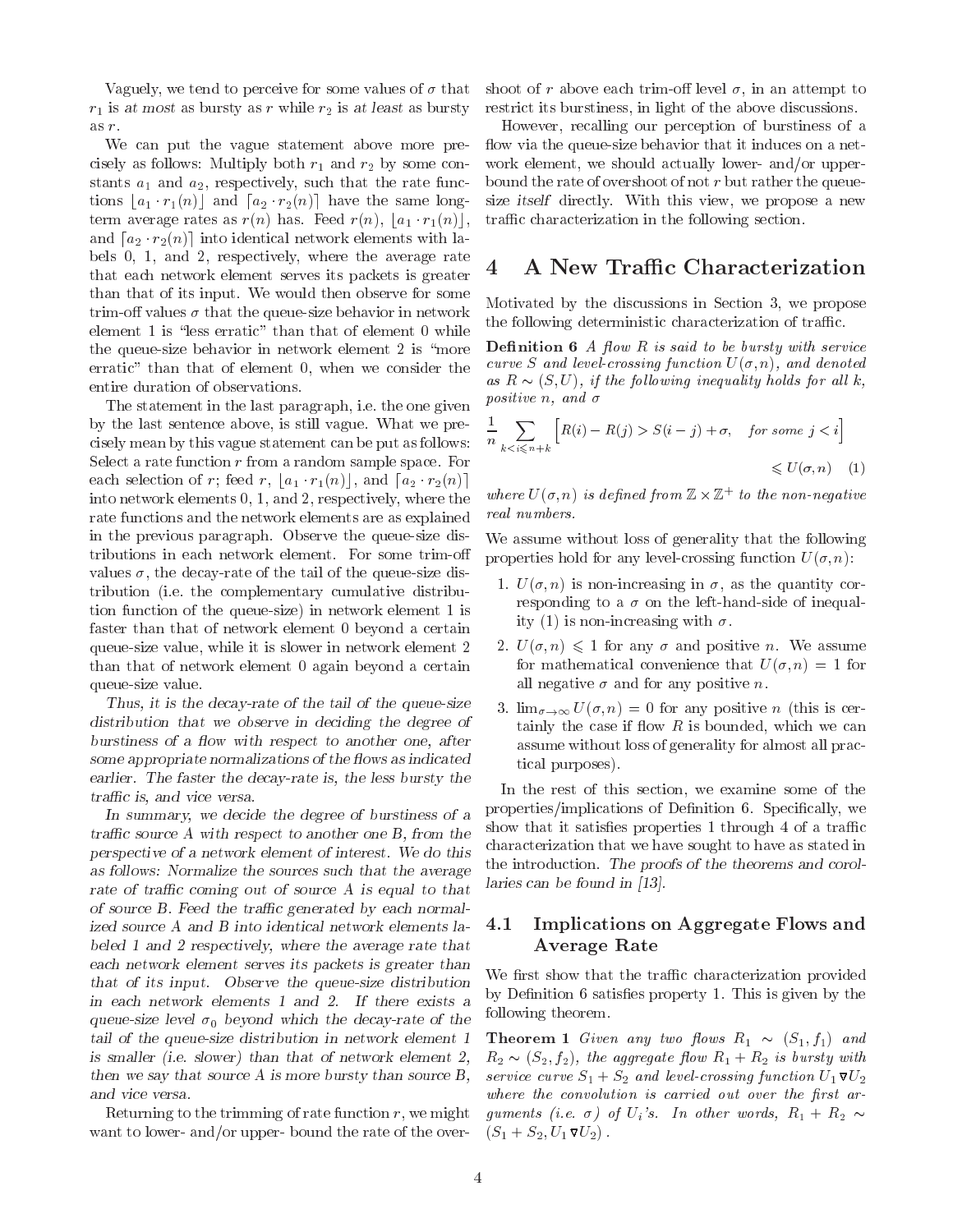Let us adopt a convention from here on that whenever we refer to a min-+ (max-+) convolution (decon volution) of any two bivariate functions, we mean the min-+ (max-+) convolution (deconvolution) carried out over their first arguments.

The characterization provided by Definition 6 has also an implication on the long-term average rate of a flow. This is given by the following theorem.

 $\mathbf{r}$  and  $\mathbf{r}$  and  $\mathbf{r}$  are  $\mathbf{r}$  ( $\mathbf{r}$ ), the long-term at erage rate  $\mu$  of flow R satisfies

$$
\mu \triangleq \limsup_{(n-k)\to\infty} \frac{R(n) - R(k)}{n - k}
$$
\n
$$
\leq \limsup_{n\to\infty} \frac{S(n)}{n} + \limsup_{n\to\infty} \sum_{\sigma \geq 0} U(\sigma, n).
$$
\nDefi

In the following section, we state the implications of Definition 6 over an  $S$ -server, whereby we show some of the other properties satisfied by this characterization as stated in the introduction.

>0

### 4.2 Implications over an S-server

If a now  $R \sim (S, J)$  is fed into an S-server, the queuesize  $Q$  at the server is also similarly upper-bounded by  $U$ . This is given more precisely by the following theorem. The queue-size  $Q(n)$  is the total number of packets which resides in the server at time  $n$ ; that is, if  $R$  and  $G$  denote the aggregates of the flows at the input and at the output of the server, respectively, then Q(n) , R(n) G(n).

**Theorem 3** If an input flow  $R \sim (S, U)$  is feat into an we c S-server with service curve S, then the queue-size Q at the server satisfies

$$
\frac{1}{n} \sum_{k < i \le n+k} \left[ Q(i) > \sigma \right] \leqslant U\big( (S \mathbf{X} S^*)(0) + \sigma, n \big)
$$

for all k,  $n > 0$ , and  $\sigma$ .

Note that if service curve S of the S-server is greater  $4.3$ than or equal to  $S^*$  of the flow at every point, then the bound on the queue-size distribution becomes  $U(\sigma, n)$ .

Theorem 3 provides the real essence behind, hence is key to understand, the characterization given by Definition 6.

The output flow of an S-server fed by a flow R  $\sim$  $\sigma$  ,  $\sigma$  ) can also be easily characterized according to Deiinition 6. This is given by the following theorem.

**Theorem 4** The output flow  $G$  of an  $S$ -server with service curve  $S$ , jea by a flow  $K \sim (S, U)$ , is bursty with curve service curve  $S^* \Sigma S$  and level-crossing function U. In other words,  $G \sim (S \times S, U)$ .

We might actually need to slightly rectify the above result by replacing the service curve  $S^* \mathcal{Q} S$  in characterizing the output flow by  $S<sub>o</sub>$  which is given below

$$
S_o(n) = \begin{cases} 0 & \text{if } n \leq 0\\ (S^* \mathbf{\Sigma} S)(n) & \text{else.} \end{cases}
$$

We would like to have this rectification for two reasons: 1) A service curve is defined to take on the value zero for non-negative values of its argument. 2) We would only need to have  $S^* \mathbf{z} S$  for positive values of its argument (this could be seen clearly via the proof of the above result, see [13]). We have not done this rectification in the body of the theorem in order not to clutter the result.

The characterization provided by Definition 6 has also an implication on the virtual-delay at an S-server. The definition of *virtual-delay* is given below, which is previously introduced in the literature.

**Definition 7** The virtual-delay  $D(n)$  at any time n for an input flow  $R$  at a network element is defined as

$$
D(n) = \min\{\delta : \delta \geq 0, G(n+\delta) \geq R(n)\}\
$$

where  $G$  is the corresponding output flow.

The virtual-delay  $D(n)$  is basically the delay experienced by the packets of a flow, which arrive at time  $n$ , through the network element that serves them, if the packets are to be served in the order in which they arrive.

**Theorem 5** If an input flow  $R \sim (S, U)$  is feature an S-server with service curve S, then the virtualdelay  $D(n)$  at the server satisfies

$$
\frac{1}{n} \sum_{k < i \le n+k} \left[ D(i) > \sigma \right] \leqslant U\big( (S \mathbf{X} S^*)(\sigma), n \big)
$$

for all k,  $n > 0$ , and  $\sigma$ .

We can actually slightly improve the results in theorems 3 and 5; see [13] for details.

All of the theorems presented in this section facilitate a systematic approach to performance analyses over a tandem of network elements. To further clarify this point, we provide the results in the following section.

#### Performance Guarantees Over  $\mathbf{A}$ Tandem of Network Elements

Performance guarantees, within the framework of Definition 6, over a tandem of network elements follow directly from the results in section 4.2. This is given by the following corollary.

Corollary 1 Let a flow  $R_1 \sim (S_1, U)$  be feating an Sserver with service curve  $S_1$  and let the output  $R_2$  of this first server be fed into another  $S$ -server with service curve  $S_2$ . The following statements hold:

1. The output flow  $R_3$  of the S-server with service curve  $S_2$  is bursty with service curve  $S_3$  and levelcrossing function U, where

$$
S_3(n) = \begin{cases} 0 & \text{if } n \leq 0\\ (S^* \mathbf{V} (S_1 \mathbf{V} S_2)) & \text{else.} \end{cases}
$$

In other words, R3 (S3; U).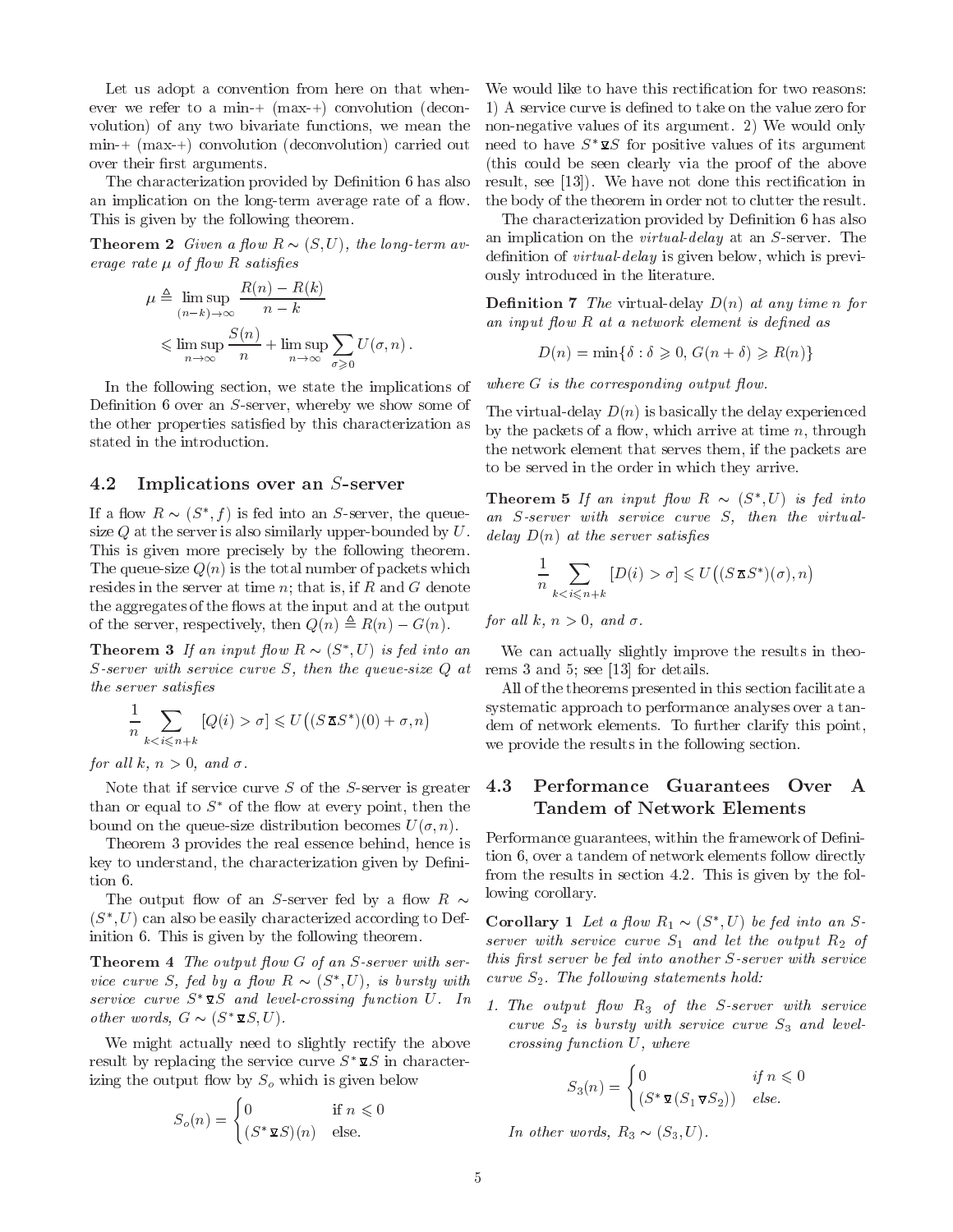the tandem network satisfies

$$
\frac{1}{n} \sum_{k < i \leq n+k} \left[ (Q_1 + Q_2)(i) > \sigma \right] \leqslant (g \, \mathbf{\nabla} h)(\sigma, n)
$$

for all k,  $n > 0$ , and  $\sigma$ , where

$$
g(\sigma, n) = U\big((S_1 \mathbf{\Sigma} S^*)(0) + \sigma, n\big)
$$
  
\n
$$
h(\sigma, n) = U\big((S_2 \mathbf{\Sigma} (S^* \mathbf{\Sigma} S_1))(0) + \sigma, n\big)
$$
  
\n
$$
= U\big(((S_1 \mathbf{\Sigma} S_2) \mathbf{\Sigma} (S^*)(0) + \sigma, n)\big).
$$

perienced by a packet arriving at any time n at the first network element and at time  $n + \delta(n)$  for some  $\delta(n) \geq 0$  at the second network element, satisfies for any  $\delta(n) \geq 0$ 

$$
\frac{1}{n} \sum_{k < i \le n+k} \left[ D_1(i) + D_2(i + \delta(i)) > \sigma \right] \leqslant (g \mathbf{v} h)(\sigma, n)
$$

for all k,  $n > 0$ , and  $\sigma$ , where

$$
g(\sigma, n) = U\big((S_1 \mathbf{\Sigma} S^*)(\sigma), n\big)
$$
  
\n
$$
h(\sigma, n) = U\big((S_2 \mathbf{\Sigma} (S^* \mathbf{\Sigma} S_1))(\sigma), n\big)
$$
  
\n
$$
= U\big(((S_1 \mathbf{\Sigma} S_2) \mathbf{\Sigma} S^*)(\sigma), n\big).
$$

We can actually slightly improve the above results bounded as in items 2 and 3 in Corollary 1, and further emphasize the message that we are trying to convey by the corollary. It is not difficult to show that the bounds which we would obtain by replacing  $(g \nabla h)(\sigma)$  in items 2 and 3 in Corollary 1 by  $h(\sigma)$ , also hold; see [13] for a proof. Hence, the bounds in the last two items in Corollary 1 can actually be replaced by

$$
\min\left\{h(\sigma, n), (g \mathbf{\nabla} h)(\sigma, n)\right\}
$$

for all  $\sigma$  and positive n. Thus, it becomes clear by Corollary 1 and the above inequalities being pointed out that we could actually view the tandem network as a single S-server with service curve  $S_1 \nabla S_2$ , and obtain valid characterizations.

By a repeated application of Corollary 1 and the discussions in the previous paragraph, we could obtain similar results for any number of network elements in tandem.

#### 4.4 4.4 Average Performance Guarantees

Average performance guarantees, within the framework of Definition 6, at various points inside a network follows immediately by the results in Sections 4.2 and 4.3. This is illustrated in this section specifically for average queuesize and virtual-delay at an S-server, by the following two corollaries. For simplicity, the corollaries are given for the case when the service curve of the S-server is equal to that of the input flow characterization.

 $\mathcal{L}$  is to total number of packets,  $\mathcal{L}_1(\cdot) + \mathcal{L}_2(\cdot)$ , stored in  $\mathcal{L}_2$  is  $\mathcal{L}_3$  and  $\mathcal{L}_4(\cdot)$  is four into  $\mathcal{L}_3$ an S-server with service curve S, the average queuesize  $Q(n)$  at the server is upper bounded as

$$
\frac{1}{n-k} \sum_{k < i \leqslant n} Q(i) \leqslant \sum_{\sigma=0}^{\infty} U(\sigma, n-k)
$$

for all  $k < n$ . Hence, the long-term average queue-size is upper bounded as

$$
\limsup_{(n-k)\to\infty} \frac{1}{n-k} \sum_{k < i \leq n} Q(i) \leq \limsup_{n \to \infty} \sum_{\sigma=0}^{\infty} U(\sigma, n).
$$

3. The total virtual-delay, D1(n) + D2(n + (n)), ex-Proof: The proof follows immediately by Theorem 3, which is shown below. It holds for all  $k < n$  that

$$
\sum_{k < i \leq n} Q(i) = \sum_{k < i \leq n} \sum_{\sigma \geq 0} [Q(i) > \sigma]
$$
\n
$$
= \sum_{\sigma \geq 0} \sum_{k < i \leq n} [Q(i) > \sigma]
$$
\n
$$
\leq \sum_{\sigma \geq 0} (n - k) U(\sigma, n - k) \quad \text{(by Thm. 3)}
$$

 $\alpha$  dividing both sides by n  $\alpha$ , we get

$$
\frac{1}{n-k}\sum_{k
$$

Consequently, the long-term average queue-size is upper

$$
\limsup_{(n-k)\to\infty} \frac{1}{n-k} \sum_{k < i \leq n} Q(i) \leq \limsup_{n \to \infty} \sum_{\sigma=0}^{\infty} U(\sigma, n).
$$

Similarly, the time-averaged virtual-delay is also upper bounded, which is given by the following corollary.

 $\sum_{i=1}^n$  is  $\sum_{i=1}^n$  and  $\sum_{i=1}^n$  into  $\sum_{i=1}^n$  is four into  $\sum_{i=1}^n$ an S-server with service curve S, the average virtualdelay  $D(n)$  at the server is upper bounded as

$$
\frac{1}{n-k} \sum_{k < i \leq n} D(i) \leq \sum_{\sigma=0}^{\infty} U\big((S \mathbf{Z} S)(\sigma), n-k\big)
$$

for all  $k < n$ . Hence, the long-term average virtual-delay is upper bounded as

$$
\limsup_{(n-k)\to\infty}\frac{1}{n-k}\sum_{k
$$

**Proof:** The proof follows immediately by Theorem 5, which is shown below. It holds for all  $k < n$  that

$$
\sum_{k < i \leq n} D(i) = \sum_{k < i \leq n} \sum_{\sigma \geq 0} [D(i) > \sigma]
$$
\n
$$
= \sum_{\sigma \geq 0} \sum_{k < i \leq n} [D(i) > \sigma]
$$
\n
$$
\leq \sum_{\sigma \geq 0} (n - k) U((S \mathbf{X} S)(\sigma), n - k)
$$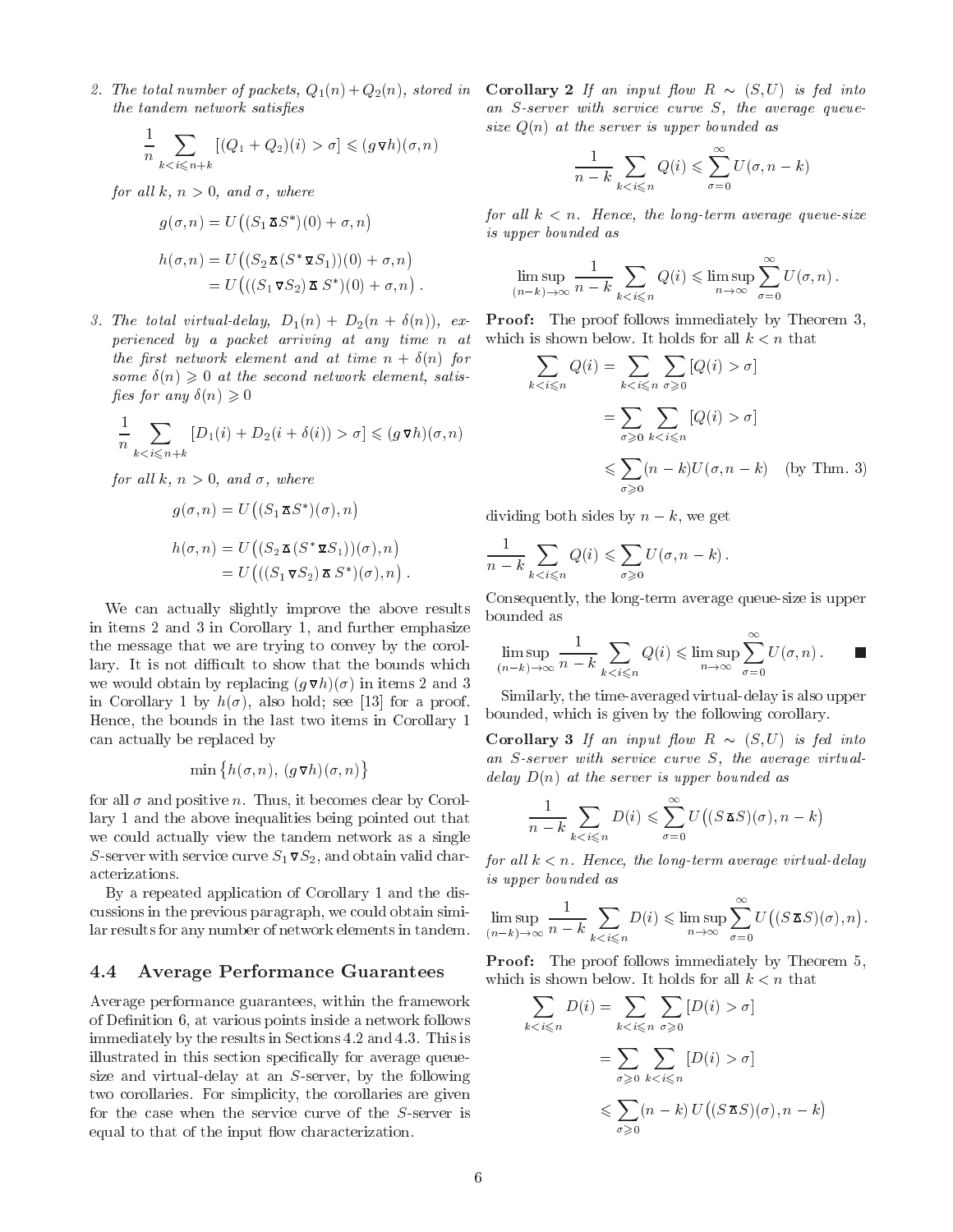dividing both sides by n k, we get

$$
\frac{1}{n-k} \sum_{k < i \leqslant n} D(i) \leqslant \sum_{\sigma=0}^{\infty} U\big((S \mathbf{X} S)(\sigma), n-k\big) .
$$

The first inequality above holds by Theorem 5.

Consequently, the long-term average virtual-delay is upper bounded as

$$
\limsup_{(n-k)\to\infty} \frac{1}{n-k} \sum_{k < i \leq n} D(i) \leq \limsup_{n\to\infty} \sum_{\sigma=0}^{\infty} U\big((S \mathbf{X} S)(\sigma), n\big)
$$

This completes the proof.

## 4.5 Stationarity

The proposed characterization also has the "stationarity" property (i.e. property 3) stated in the introduction. This follows inherently from Definition 6 itself and can be shown very easily.

Let  $R(n) = R(n - t)$  for any given t. Note that  $R_0$  is  $\frac{1}{2}$ a time shifted version of  $R$  by  $t$  amount. The following relations hold for any k,  $n > 0$ ,  $\sigma$ , and t;

$$
\sum_{k < i \le n+k} \left[ R'(i) - R'(j) > S(i-j) + \sigma, \quad \text{for some } j < i \right] \qquad \text{graph in} \\ = \sum_{k < i \le n+k} \left[ R(i-t) - R(j-t) > S(i-j) + \sigma, \quad \exists \ j < i \right] \qquad \text{Moreover} \\ = \sum_{k < i \le n+k} \left[ R(i-t) - R(j-t) > S(i-j) + \sigma, \quad \exists j-t < i-t \right] \qquad \text{depending} \\ \text{crossing} \\ \text{crossing} \qquad \text{crossing} \\ \text{crossing} \qquad \text{crossing} \\ \text{crossing} \qquad \text{crossing} \\ \text{crossing} \\ \text{crossing} \\ \text{crossing} \\ \text{crossing} \\ \text{crossing} \\ \text{crossing} \\ \text{crossing} \\ \text{crossing} \\ \text{crossing} \\ \text{crossing} \\ \text{crossing} \\ \text{crossing} \\ \text{crossing} \\ \text{crossing} \\ \text{crossing} \\ \text{crossing} \\ \text{crossing} \\ \text{crossing} \\ \text{crossing} \\ \text{crossing} \\ \text{crossing} \\ \text{crossing} \\ \text{crossing} \\ \text{crossing} \\ \text{crossing} \\ \text{crossing} \\ \text{crossing} \\ \text{crossing} \\ \text{crossing} \\ \text{torsing} \\ \text{torsing} \\ \text{torsing} \\ \text{torsing} \\ \text{torsing} \\ \text{torsing} \\ \text{torsing} \\ \text{torsing} \\ \text{torsing} \\ \text{torsing} \\ \text{torsing} \\ \text{torsing} \\ \text{torsing} \\ \text{torsing} \\ \text{torsing} \\ \text{torsing} \\ \text{torsing} \\ \text{torsing} \\ \text{torsing} \\ \text{torsing} \\ \text{torsing} \\ \text{torsing} \\ \text{torsing} \\ \text{torsing} \\ \text{torsing} \\ \text{torsing} \\ \text{torsing} \\ \text{torsing} \\ \text{torsing} \\ \text{torsing} \\ \text{torsing} \\ \text{torsing} \\ \text{torsing} \\ \text{torsing} \\ \text{torsing} \\ \text{torsing} \\ \text{torsing} \\ \text{torsing} \\ \text{torsing} \\ \text{torsing} \\ \text{torsing} \\ \text{torsing} \\ \text{torsing} \\ \text{torsing} \\ \text{torsing} \\ \text{torsing}
$$

replacing  $i - t$  by u and  $j - t$  by v, we get

$$
= \sum_{k-t < u \le n+k-t} \left[ R(u) - R(v) > S(u-v) + \sigma, \quad \exists \ v < u \right] \tag{5}
$$

since  $R \sim (S, U)$  and (1) holds for any k, we finally have

 $\leq n \cdot U(\sigma, n).$ 

Hence, if  $R$  is bursty with service curve  $S$  and levelcrossing function U, then so is its time-shifted version  $R'$ , and vice versa.

#### 4.6 Measurability

The traffic characterization provided by Definition 6 is also measurable and can easily be measured. This is facilitated by Theorems 2 and 3.

Given a flow R and a service curve  $S$ , we can measure an estimate of a tight level-crossing function  $U$  in characterizing R as R  $( \infty, \infty )$ , by utilizing the size  $\mathbb{P}^{\times}$ can be done as follows: First, we need to have an S server with equality with service curve  $S$ . Then, upon feeding flow  $R$  into such an  $S$ -server, we observe the queue-size  $Q$  at the server. The supremum of the empirical values of the quantity on the left-hand-side of the inequality in Theorem 3 would give the tightest (i.e. the

smallest) possible level-crossing function  $U$  in characterizing the state of the followed be followed be followed by the followed behavior of the followed be followed b better via the proof of Theorem 3; see [13].

Secondly, given a flow  $R$  with unknown characterization according to Definition 6, various service curves  $S$ can be suggested in light of Theorem 2 in order to characterize R as R as R  $\chi$  (S). The R as R  $\chi$ 

 $(S \times S)(\sigma), n$ ). How is often not difficult by applying a variant of the To do this, we would first need to have a good estimate of the long-term average rate  $\mu$  of R. Getting a fairly good approximation of the long-term average rate of a Law of Large Numbers [14].

> Then by Theorem 2, we can pick a service curve  $S$  such that  $\limsup_{n\to\infty} \frac{1}{n} \geqslant \mu$ . Thus, service curves of the from

 $S(n) = \max\{0, \rho \cdot (n - D)\}\$  where integer  $\rho > \mu$ ,

are good candidates to find a characterization of  $R$ as R  $(\mathbb{R}^n)$  . A delay parameter  $\mathbb{R}^n$  and  $\mathbb{R}^n$ sidering (i) the end-to-end delay requirement of flow  $R$ , and (ii) how this delay requirement is to be distributed over each network element on the path of flow  $R$  before it reaches to its destination.

Finally, by the discussions given in the second paragraph in this section, we can find a tight level-crossing function  $U$  to complete the characterization of  $R$ as R (Si U). The set of  $\mathcal{N}$  as  $\mathcal{N}$ 

Moreover, we would like to note that the above procedure to find an appropriate  $S$  can be applied recursively, depending on the decay-rate of the estimate of the levelcrossing function  $U$ , in light of Theorem 2, to find a more fine-grained characterization of flow  $R$ .

# Characterization

We would like to give a few remarks about the traffic characterization provided by Definition 6.

1) The new characterization facilitates analyses for both average and scalar worst-case performance guarantees. Average performance guarantees can be obtained in general as exemplied by the results in Section 4.4. Scalar worst-case performance guarantees, on the other hand, are provided by the respective level-crossing functions (e.g. in Theorem 3) whose second arguments (i.e.  $n$ ) are all set equal to 1. A relevant scalar worst-case performance bound is given by the minimum of the first argument of the corresponding level-crossing function  $U(*, 1)$ such that  $U(*, 1) = 0$ .

For example, a scalar worst-case performance bound on queue-size can be obtained as follows: If an input  $\lim_{n \to \infty}$   $\lim_{n \to \infty}$   $\lim_{n \to \infty}$  is fed into an S-server with service curve  $S$ , then we have by Theorem 3 that the queuesize  $Q$  at the server at any time n is upper bounded as

 $\mathcal{L}$  (ii)  $\mathcal{L}$  minimal is used to  $\mathcal{L}(\mathcal{L}^{\mathcal{L}})$  $((S \boxtimes S^*)(0) + \sigma, 1) = 0$  f = 0g for all n.

 $\Box$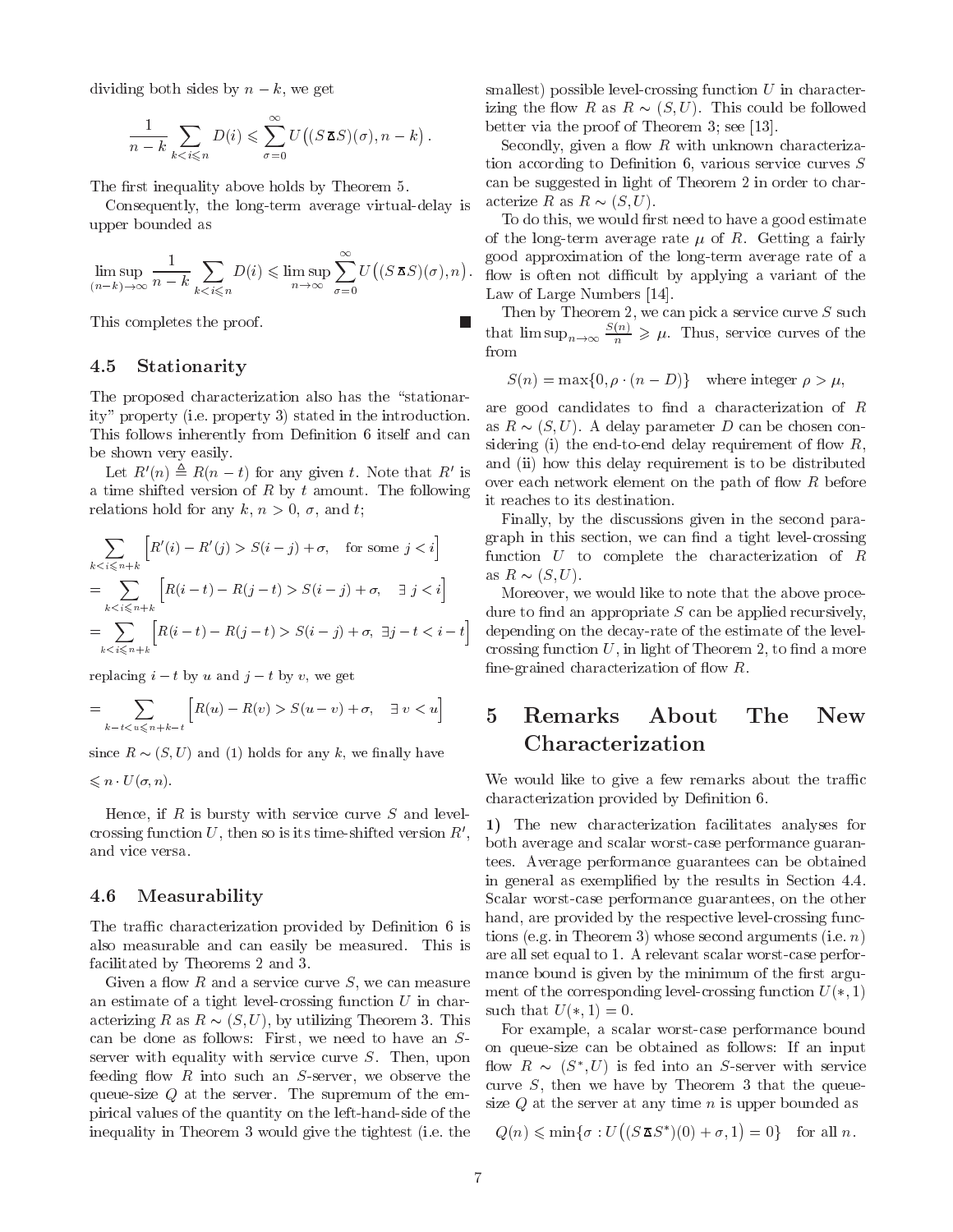2) The new characterization facilitates a systematic framework for measurement-based analyses of probabilistic performance guarantees that would be inferred via sample-path computations. This has become possible, since the implications of Definition 6 (such as Theorems 3 and 5) can also be viewed from the standpoint of relative frequency interpretation of probability. However, we would like to remark that the real starting point in getting Denition 6 is the discussions given in Section 3 which tries to clarify the notion of burstiness via the concept of level-crossing.

We have also proposed another traffic characterization that can be viewed as casting of Definition 6 in a probabilistic setting; see [15]. To see the applicability of the probabilistic version of Definition 6 in real networks, we have performed some preliminary experiments and simulations; see [16]. Our preliminary results show agreement with the theory. More results to this end will follow in the near future.

One of the main utilities of the deterministic characterization that we propose in this study is that in computing the average performance measures (such as average delay and average queue-size at a network element) it eliminates the need for knowing a probability measure for the observed data. Specifically, the quantities expressed in Theorems 3 and 5 for average queue-size and average delay, respectively, are what we typically compute in sample-path probabilistic analyses. The characterization that we propose leads formalizing this sample-path approach into a framework that we have examined in this study.

3) Lastly, we would like to point out another contrast between the characterization that we propose in this study and the characterization in [2] (i.e. other than the fact that studies in [1, 2, 3] are concerned with scalar worst-case performance metrics, whereas the characterization that we propose facilitates analyses for both av erage and scalar worst-case performance guarantees; see remark 1 in this section).

 $\sim$  consider feeding a server into  $\sim$  (s)  $\sim$  ) into an S-server into  $\sim$ with service curve  $S$ . By Theorem 3, we know that the queue-size  $Q$  at the server satisfies

$$
\frac{1}{n} \sum_{k < i \le n+k} \left[ Q(i) > \sigma \right] \leqslant U(\sigma, n)
$$

for all k,  $n > 0$ , and  $\sigma$ . Multiplying both sides by n, we get

$$
\sum_{k < i \leqslant n+k} \left[ Q(i) > \sigma \right] \leqslant n \cdot U(\sigma, n) \, .
$$

An example for  $n \cdot U(\sigma, n)$ , for a given specific n, is shown in Figure 2.

 $\mathcal{L}$  , rotate n  $\mathcal{L}$  (ii) by the planet in the planet in the planet in on which it is drawn, with respect to the origin at  $(0, 0)$ .

Flip the rotated figure with respect to the vertical axis obtained after the rotation (i.e. this will be the axis tagged  $\sigma$ ). Referring to Figure 2, now switch bullets  $\cdot \cdot$ with circles  $\circ$  and mark the horizontal axis appropriately as shown in Figure 2 (the bottom figure). At the end, what we obtain is an "extremal arrival pattern" for the queue-size as exemplied in Figure 2 where time-slots are drawn very close to each other for convenience.



Figure 2: An "extremal arrival pattern" for the queuesize, for some  $k$  and  $n$  that is larger than 50.

Scalar worst-case performance bounds, such as those presented in  $[2]$ , are achieved for extremal input flows whose arrival patterns in principal look like the bottom figure in Figure 2. Whereas, in our analyses we consider such "extremal arrival patterns" for queue-sizes.

## 6 Conclusions

We have proposed a deterministic characterization of net work traffic, based on service curves. The new characterization is given by Definition 6 in Section 4. The proposed characterization facilitates performance analyses for both average and scalar worst-case performance guarantees. Average performance guarantees can be obtained as exemplied by the results in Section 4.4. Scalar worst-case performance guarantees can be found as explained by first remark in Section 5.

We have shown that this characterization satisfies properties 1 through 4 of a traffic characterization that we sought to have as stated in the introduction. Specifically, we have shown that the new characterization facilitates a systematic approach to performance analysis for both average and scalar worst-case Quality of Ser